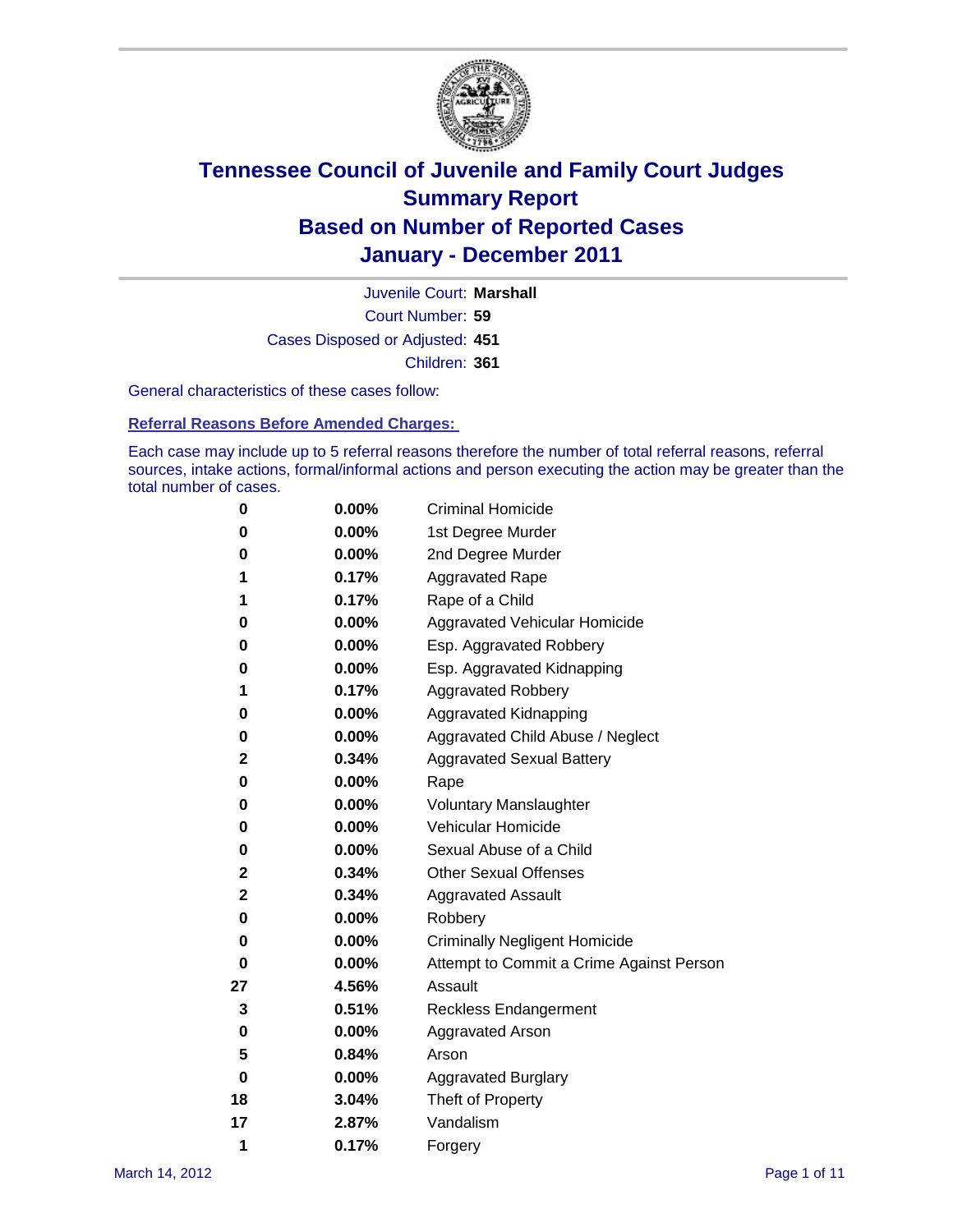

Court Number: **59** Juvenile Court: **Marshall**

Cases Disposed or Adjusted: **451**

Children: **361**

#### **Referral Reasons Before Amended Charges:**

Each case may include up to 5 referral reasons therefore the number of total referral reasons, referral sources, intake actions, formal/informal actions and person executing the action may be greater than the total number of cases.

| $\pmb{0}$        | 0.00%    | <b>Worthless Checks</b>                                     |
|------------------|----------|-------------------------------------------------------------|
| 0                | 0.00%    | Illegal Possession / Fraudulent Use of Credit / Debit Cards |
| 9                | 1.52%    | <b>Burglary</b>                                             |
| $\bf{0}$         | $0.00\%$ | Unauthorized Use of a Vehicle                               |
| 0                | $0.00\%$ | <b>Cruelty to Animals</b>                                   |
| 2                | 0.34%    | Sale of Controlled Substances                               |
| 5                | 0.84%    | <b>Other Drug Offenses</b>                                  |
| 7                | 1.18%    | Possession of Controlled Substances                         |
| 0                | $0.00\%$ | <b>Criminal Attempt</b>                                     |
| $\boldsymbol{2}$ | 0.34%    | Carrying Weapons on School Property                         |
| $\mathbf 2$      | 0.34%    | Unlawful Carrying / Possession of a Weapon                  |
| $\mathbf 2$      | 0.34%    | <b>Evading Arrest</b>                                       |
| 5                | 0.84%    | Escape                                                      |
| 1                | 0.17%    | Driving Under Influence (DUI)                               |
| 17               | 2.87%    | Possession / Consumption of Alcohol                         |
| 7                | 1.18%    | Resisting Stop, Frisk, Halt, Arrest or Search               |
| $\mathbf{2}$     | 0.34%    | <b>Aggravated Criminal Trespass</b>                         |
| 0                | $0.00\%$ | Harassment                                                  |
| 0                | 0.00%    | Failure to Appear                                           |
| $\mathbf 2$      | 0.34%    | Filing a False Police Report                                |
| 0                | 0.00%    | Criminal Impersonation                                      |
| 4                | 0.68%    | <b>Disorderly Conduct</b>                                   |
| 5                | 0.84%    | <b>Criminal Trespass</b>                                    |
| 4                | 0.68%    | <b>Public Intoxication</b>                                  |
| 0                | 0.00%    | Gambling                                                    |
| 132              | 22.30%   | <b>Traffic</b>                                              |
| 3                | 0.51%    | Local Ordinances                                            |
| 5                | 0.84%    | Violation of Wildlife Regulations                           |
| 4                | 0.68%    | Contempt of Court                                           |
| 28               | 4.73%    | Violation of Probation                                      |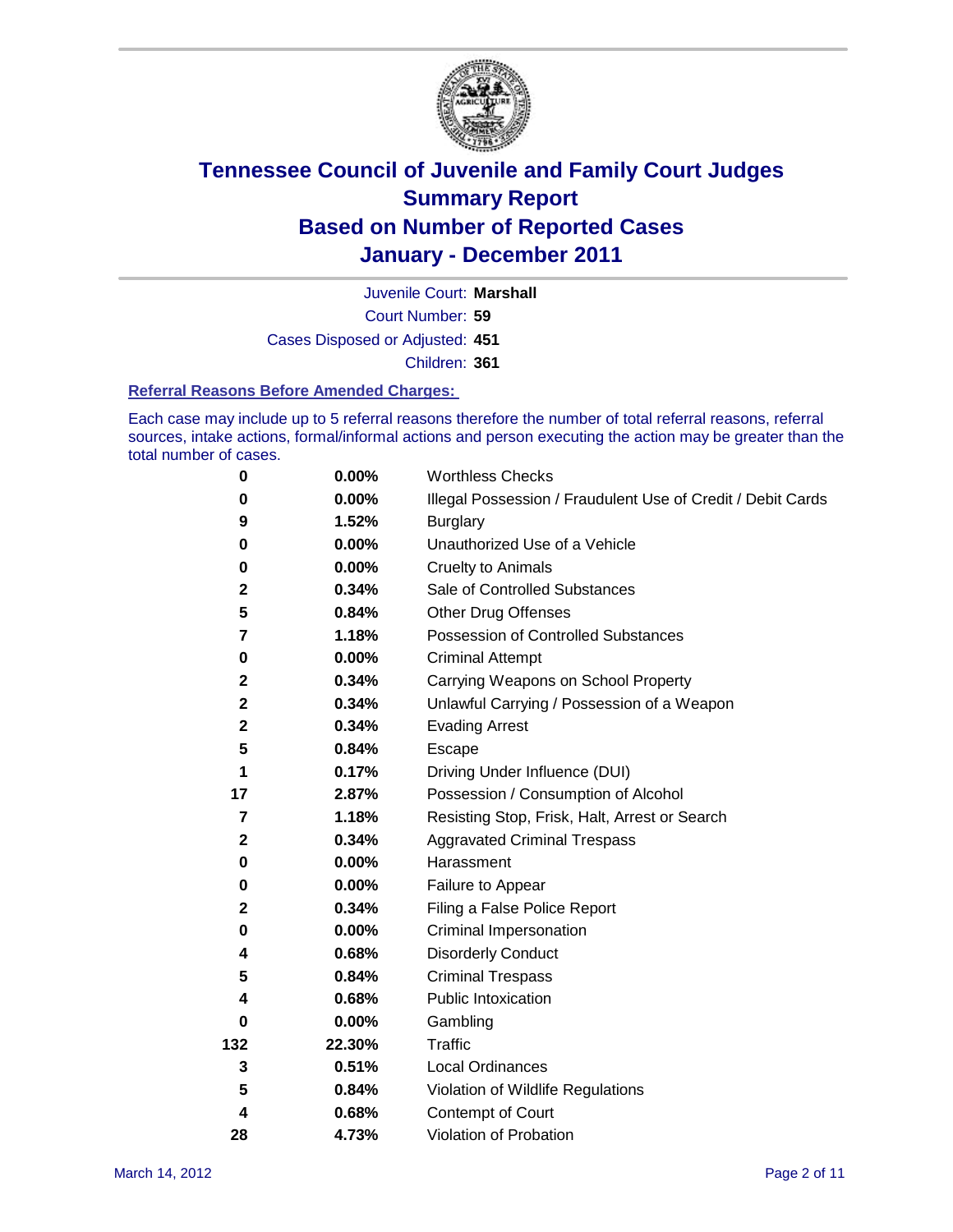

Court Number: **59** Juvenile Court: **Marshall** Cases Disposed or Adjusted: **451** Children: **361**

#### **Referral Reasons Before Amended Charges:**

Each case may include up to 5 referral reasons therefore the number of total referral reasons, referral sources, intake actions, formal/informal actions and person executing the action may be greater than the total number of cases.

| 5           | 0.84%    | Violation of Aftercare                 |
|-------------|----------|----------------------------------------|
| 27          | 4.56%    | <b>Unruly Behavior</b>                 |
| 14          | 2.36%    | Truancy                                |
| 14          | 2.36%    | In-State Runaway                       |
| $\bf{0}$    | 0.00%    | Out-of-State Runaway                   |
| 47          | 7.94%    | Possession of Tobacco Products         |
| 0           | $0.00\%$ | Violation of a Valid Court Order       |
| $\mathbf 2$ | 0.34%    | Violation of Curfew                    |
| 0           | $0.00\%$ | Sexually Abused Child                  |
| $\bf{0}$    | 0.00%    | <b>Physically Abused Child</b>         |
| 35          | 5.91%    | Dependency / Neglect                   |
| 0           | 0.00%    | Termination of Parental Rights         |
| 0           | $0.00\%$ | <b>Violation of Pretrial Diversion</b> |
| 0           | 0.00%    | Violation of Informal Adjustment       |
| 0           | $0.00\%$ | <b>Judicial Review</b>                 |
| 0           | $0.00\%$ | <b>Administrative Review</b>           |
| $\bf{0}$    | $0.00\%$ | <b>Foster Care Review</b>              |
| 32          | 5.41%    | Custody                                |
| 3           | 0.51%    | Visitation                             |
| 12          | 2.03%    | Paternity / Legitimation               |
| 4           | 0.68%    | <b>Child Support</b>                   |
| $\bf{0}$    | $0.00\%$ | <b>Request for Medical Treatment</b>   |
| 0           | 0.00%    | <b>Consent to Marry</b>                |
| 69          | 11.66%   | Other                                  |
| 592         | 100.00%  | <b>Total Referrals</b>                 |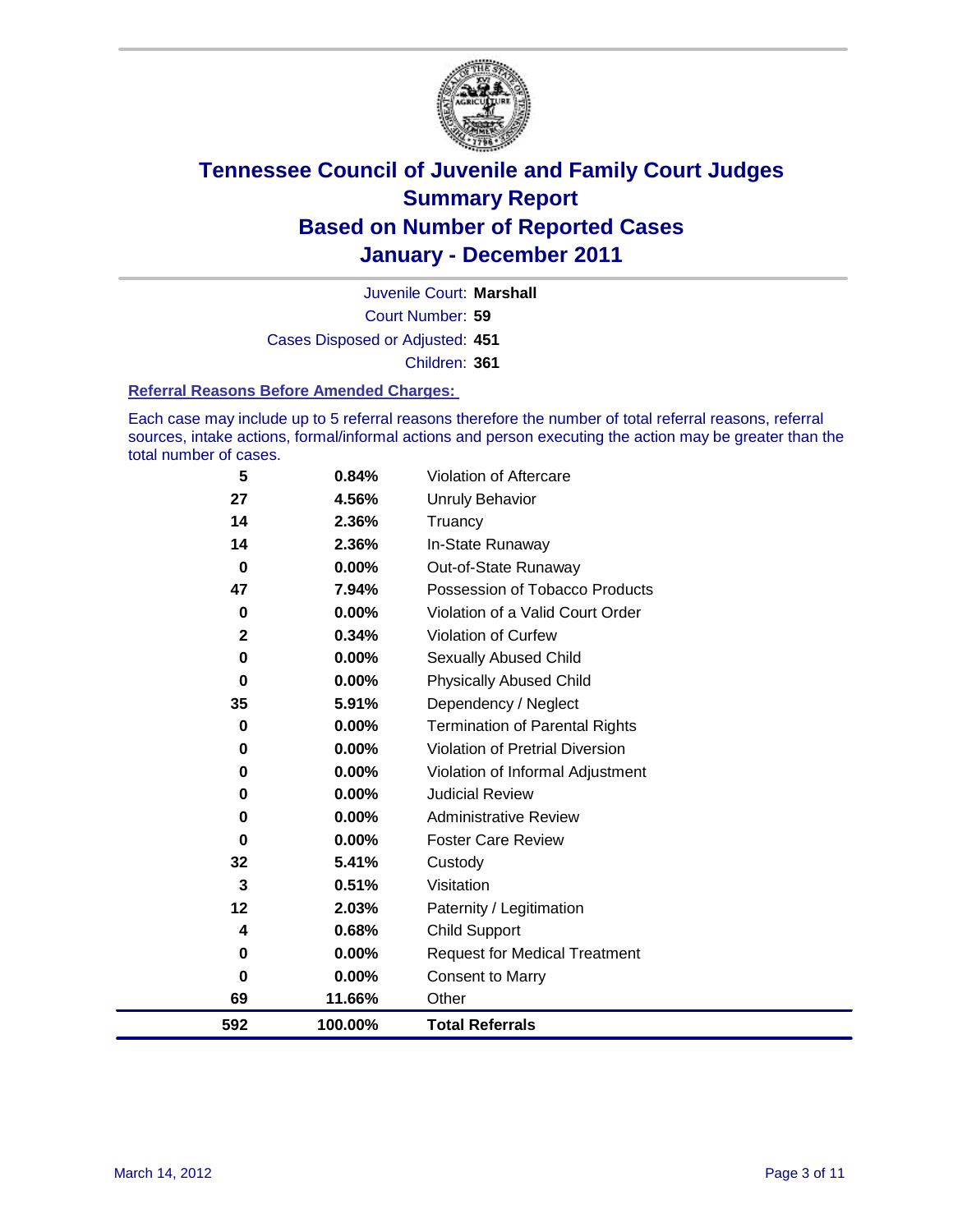

|                            |                                 | Juvenile Court: Marshall          |  |
|----------------------------|---------------------------------|-----------------------------------|--|
|                            |                                 | Court Number: 59                  |  |
|                            | Cases Disposed or Adjusted: 451 |                                   |  |
|                            |                                 | Children: 361                     |  |
| <b>Referral Sources: 1</b> |                                 |                                   |  |
| 295                        | 49.83%                          | Law Enforcement                   |  |
| 68                         | 11.49%                          | Parents                           |  |
| 23                         | 3.89%                           | <b>Relatives</b>                  |  |
| 9                          | $1.52\%$                        | Self                              |  |
| 72                         | 12.16%                          | School                            |  |
| 0                          | $0.00\%$                        | <b>CSA</b>                        |  |
| 55                         | 9.29%                           | <b>DCS</b>                        |  |
| 2                          | 0.34%                           | <b>Other State Department</b>     |  |
| 0                          | $0.00\%$                        | <b>District Attorney's Office</b> |  |
| 26                         | 4.39%                           | <b>Court Staff</b>                |  |
| ◠                          | 4. A40/                         |                                   |  |

| 592 | 100.00%  | <b>Total Referral Sources</b> |  |
|-----|----------|-------------------------------|--|
| 4   | 0.17%    | Other                         |  |
| 0   | $0.00\%$ | Unknown                       |  |
| 0   | 0.00%    | Hospital                      |  |
| 11  | 1.86%    | Child & Parent                |  |
| 11  | 1.86%    | Victim                        |  |
| 13  | 2.20%    | <b>Other Court</b>            |  |
| 6   | 1.01%    | Social Agency                 |  |

### **Age of Child at Referral: 2**

| 361 | 100.00% | <b>Total Child Count</b> |  |
|-----|---------|--------------------------|--|
| 0   | 0.00%   | <b>Unknown</b>           |  |
| 8   | 2.22%   | Ages 19 and Over         |  |
| 116 | 32.13%  | Ages 17 through 18       |  |
| 113 | 31.30%  | Ages 15 through 16       |  |
| 40  | 11.08%  | Ages 13 through 14       |  |
| 13  | 3.60%   | Ages 11 through 12       |  |
| 71  | 19.67%  | Ages 10 and Under        |  |
|     |         |                          |  |

<sup>1</sup> If different than number of Referral Reasons (592), verify accuracy of your court's data.

One child could be counted in multiple categories, verify accuracy of your court's data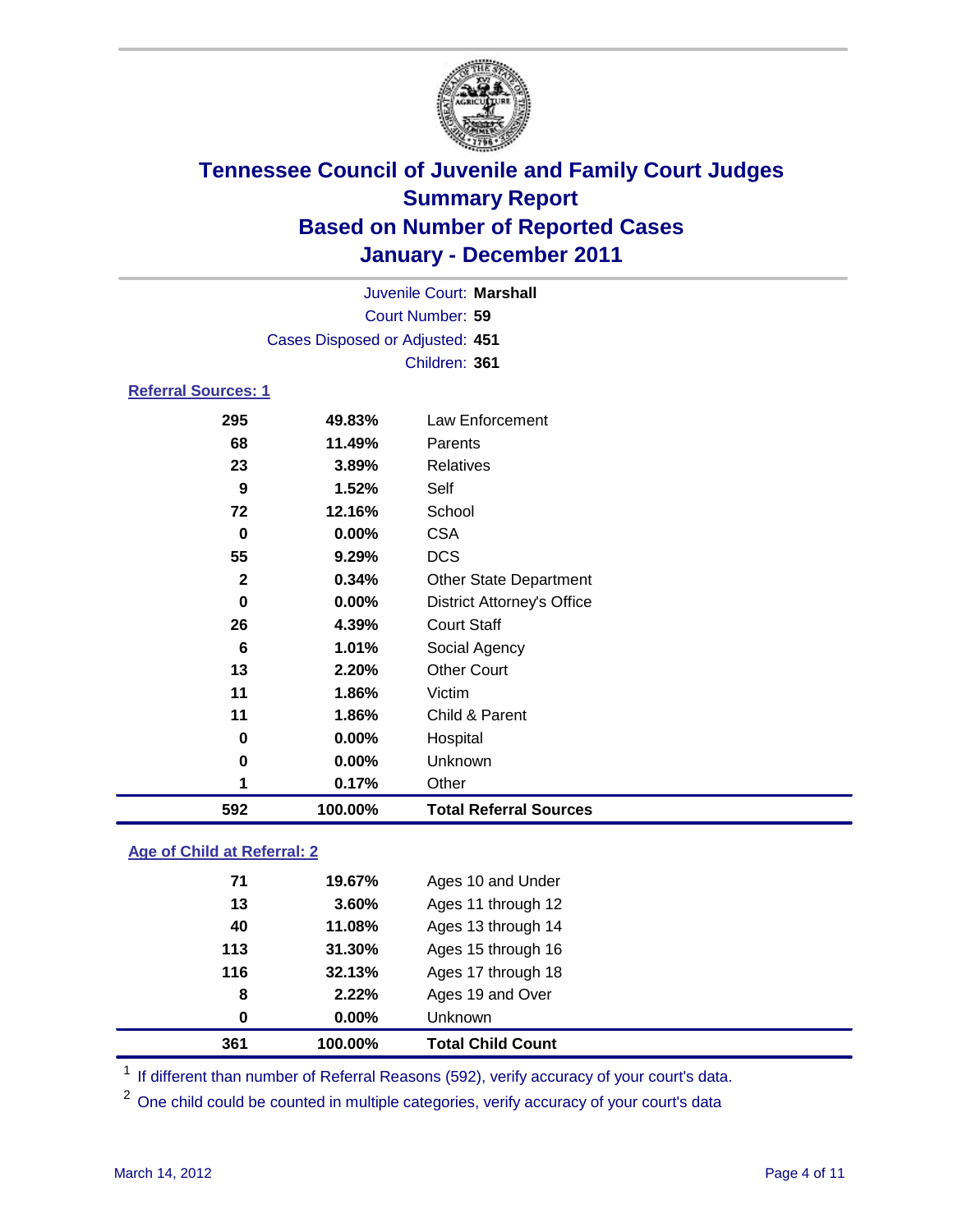

| Juvenile Court: Marshall                |                                 |                          |  |  |  |
|-----------------------------------------|---------------------------------|--------------------------|--|--|--|
| Court Number: 59                        |                                 |                          |  |  |  |
|                                         | Cases Disposed or Adjusted: 451 |                          |  |  |  |
|                                         |                                 | Children: 361            |  |  |  |
| Sex of Child: 1                         |                                 |                          |  |  |  |
| 217                                     | 60.11%                          | Male                     |  |  |  |
| 144                                     | 39.89%                          | Female                   |  |  |  |
| $\mathbf 0$                             | 0.00%                           | Unknown                  |  |  |  |
| 361                                     | 100.00%                         | <b>Total Child Count</b> |  |  |  |
| Race of Child: 1                        |                                 |                          |  |  |  |
| 312                                     | 86.43%                          | White                    |  |  |  |
| 32                                      | 8.86%                           | African American         |  |  |  |
| 0                                       | 0.00%                           | Native American          |  |  |  |
| $\mathbf 0$                             | 0.00%                           | Asian                    |  |  |  |
| 17                                      | 4.71%                           | Mixed                    |  |  |  |
| $\pmb{0}$                               | 0.00%                           | Unknown                  |  |  |  |
| 361                                     | 100.00%                         | <b>Total Child Count</b> |  |  |  |
| <b>Hispanic Origin: 1</b>               |                                 |                          |  |  |  |
| 8                                       | 2.22%                           | Yes                      |  |  |  |
| 353                                     | 97.78%                          | <b>No</b>                |  |  |  |
| $\mathbf 0$                             | 0.00%                           | Unknown                  |  |  |  |
| 361                                     | 100.00%                         | <b>Total Child Count</b> |  |  |  |
| <b>School Enrollment of Children: 1</b> |                                 |                          |  |  |  |
| 289                                     | 80.06%                          | Yes                      |  |  |  |
| 63                                      | 17.45%                          | No                       |  |  |  |
| 9                                       | 2.49%                           | Unknown                  |  |  |  |
| 361                                     | 100.00%                         | <b>Total Child Count</b> |  |  |  |

One child could be counted in multiple categories, verify accuracy of your court's data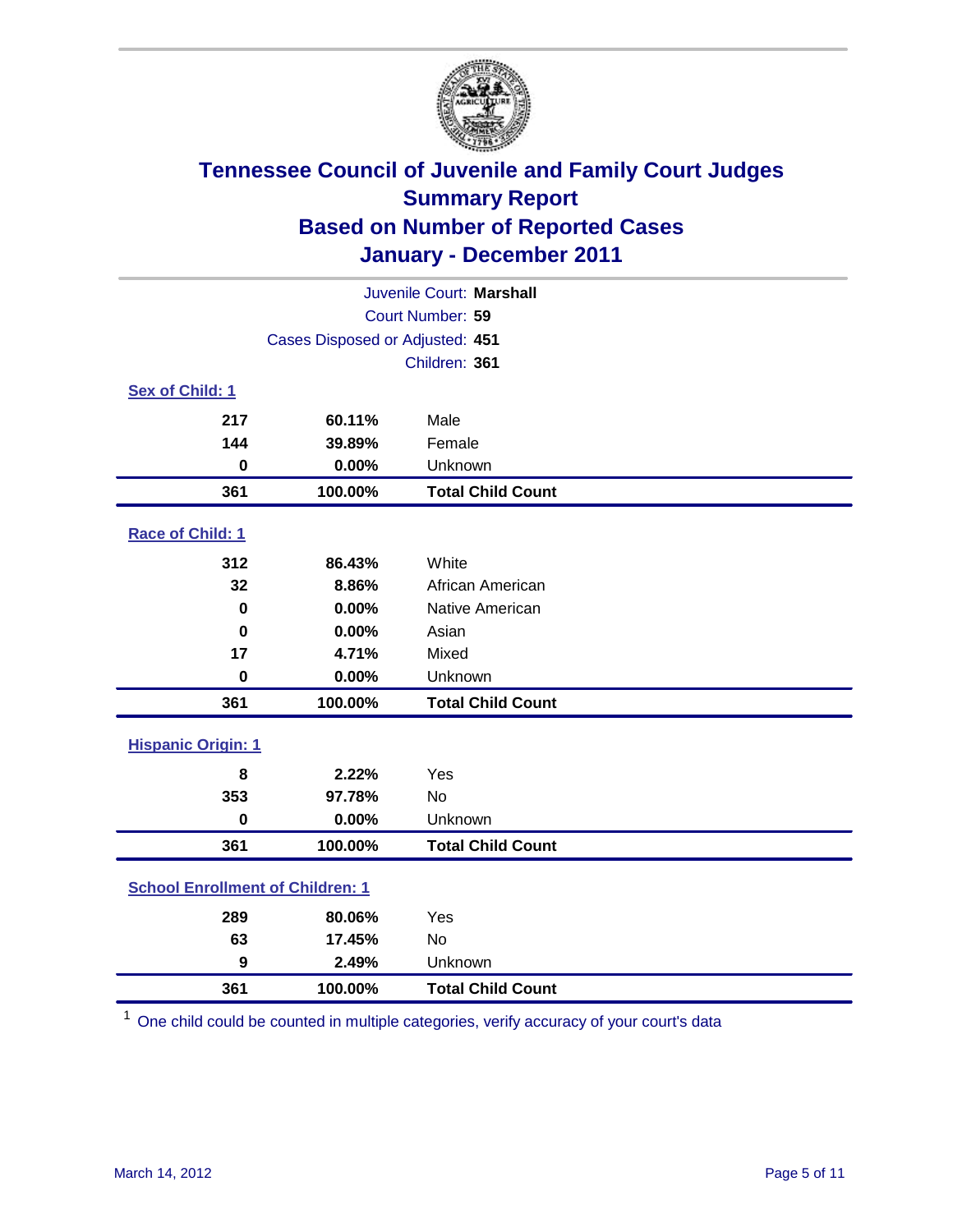

Court Number: **59** Juvenile Court: **Marshall** Cases Disposed or Adjusted: **451** Children: **361 Living Arrangement of Child at Time of Referral: 1 25.76%** With Both Biological Parents **1.66%** With Father and Stepmother **8.86%** With Mother and Stepfather

| 361 | 100.00%      |                | <b>Total Child Count</b>                       |
|-----|--------------|----------------|------------------------------------------------|
|     | 5            | 1.39%<br>Other |                                                |
|     | 5            | 1.39%          | Unknown                                        |
|     | 5            | 1.39%          | Independent                                    |
|     | 0            | $0.00\%$       | In an Institution                              |
|     | 0            | $0.00\%$       | In a Residential Center                        |
|     | 6            | 1.66%          | In a Group Home                                |
|     | 5            | 1.39%          | <b>With Foster Family</b>                      |
|     | 3            | 0.83%          | With Adoptive Parents                          |
|     | 49<br>13.57% |                | <b>With Relatives</b>                          |
|     | 26           | 7.20%          | With Father                                    |
| 126 | 34.90%       |                | With Mother                                    |
|     | JZ           | 0.OV /0        | <b><i>VVIIII IVIUITEI AIIU JIEPIAIITEI</i></b> |

### **Type of Detention: 2**

| 451 | 100.00%  | <b>Total Detention Count</b> |
|-----|----------|------------------------------|
| 0   | $0.00\%$ | Other                        |
| 431 | 95.57%   | Does Not Apply               |
| 0   | $0.00\%$ | <b>Unknown</b>               |
| 0   | 0.00%    | <b>Psychiatric Hospital</b>  |
| 0   | 0.00%    | Jail - No Separation         |
| 0   | $0.00\%$ | Jail - Partial Separation    |
| 0   | 0.00%    | Jail - Complete Separation   |
| 20  | 4.43%    | Juvenile Detention Facility  |
| 0   | $0.00\%$ | Non-Secure Placement         |
|     |          |                              |

<sup>1</sup> One child could be counted in multiple categories, verify accuracy of your court's data

<sup>2</sup> If different than number of Cases (451) verify accuracy of your court's data.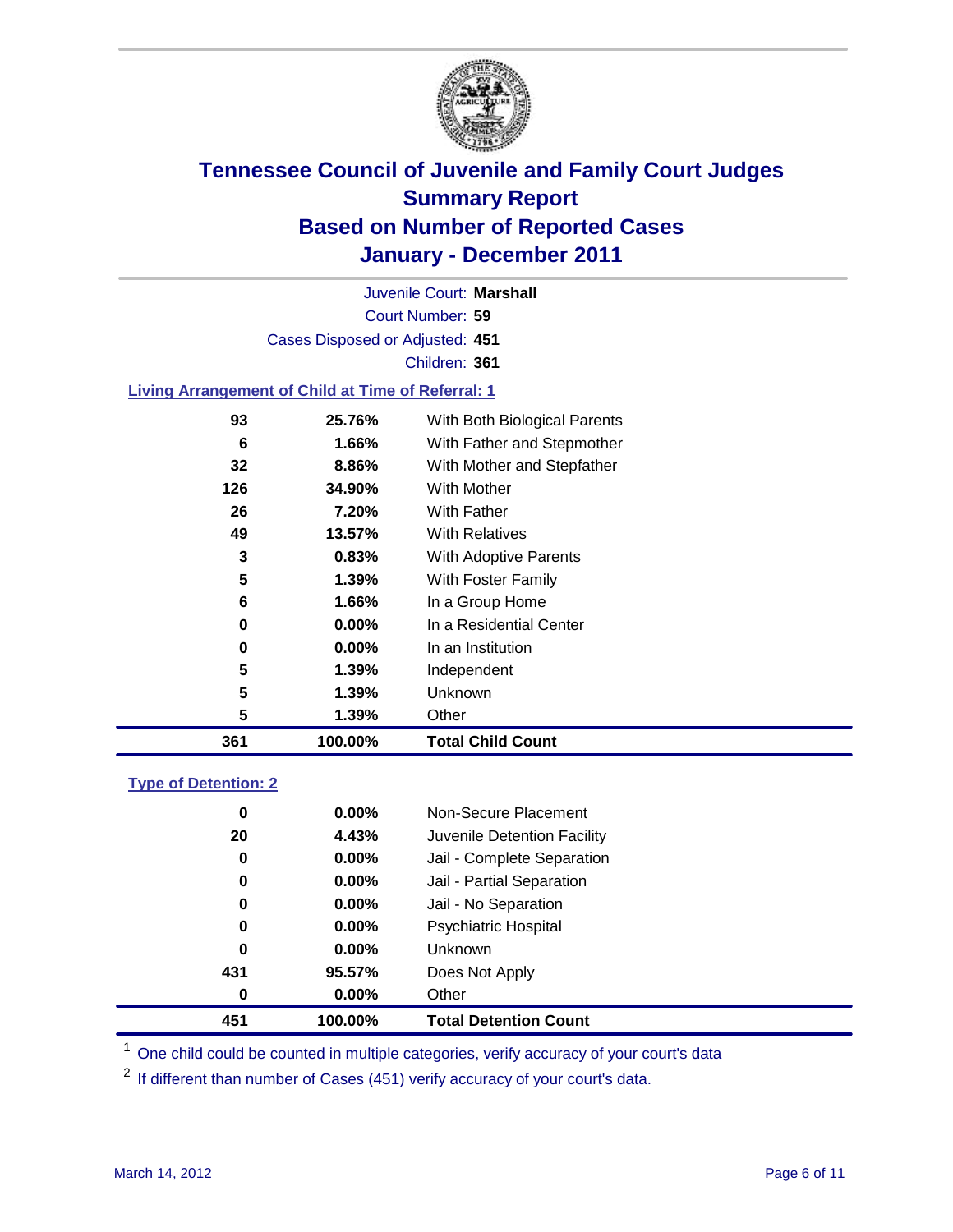

| Juvenile Court: Marshall                           |                                 |                                      |  |  |  |
|----------------------------------------------------|---------------------------------|--------------------------------------|--|--|--|
| Court Number: 59                                   |                                 |                                      |  |  |  |
|                                                    | Cases Disposed or Adjusted: 451 |                                      |  |  |  |
|                                                    |                                 | Children: 361                        |  |  |  |
| <b>Placement After Secure Detention Hearing: 1</b> |                                 |                                      |  |  |  |
| 11                                                 | 2.44%                           | Returned to Prior Living Arrangement |  |  |  |
| 3                                                  | 0.67%                           | Juvenile Detention Facility          |  |  |  |
| 0                                                  | 0.00%                           | Jail                                 |  |  |  |
| 0                                                  | 0.00%                           | Shelter / Group Home                 |  |  |  |
| 0                                                  | 0.00%                           | <b>Foster Family Home</b>            |  |  |  |
| 0                                                  | 0.00%                           | Psychiatric Hospital                 |  |  |  |
| 0                                                  | 0.00%                           | Unknown                              |  |  |  |
| 431                                                | 95.57%                          | Does Not Apply                       |  |  |  |
| 6                                                  | 1.33%                           | Other                                |  |  |  |
| 451                                                | 100.00%                         | <b>Total Placement Count</b>         |  |  |  |
| <b>Intake Actions: 2</b>                           |                                 |                                      |  |  |  |
| 312                                                | 52.70%                          | <b>Petition Filed</b>                |  |  |  |
| 25                                                 | 4.22%                           | <b>Motion Filed</b>                  |  |  |  |
| 241                                                | 40.71%                          | <b>Citation Processed</b>            |  |  |  |
| 0                                                  | 0.00%                           | Notification of Paternity Processed  |  |  |  |
| 0                                                  | 0.00%                           | Scheduling of Judicial Review        |  |  |  |
| 0                                                  | 0.00%                           | Scheduling of Administrative Review  |  |  |  |
| 0                                                  | 0.00%                           | Scheduling of Foster Care Review     |  |  |  |
| 0                                                  | 0.00%                           | Unknown                              |  |  |  |
| 2                                                  | 0.34%                           | Does Not Apply                       |  |  |  |
| 12                                                 | 2.03%                           | Other                                |  |  |  |
| 592                                                | 100.00%                         |                                      |  |  |  |

<sup>1</sup> If different than number of Cases (451) verify accuracy of your court's data.

<sup>2</sup> If different than number of Referral Reasons (592), verify accuracy of your court's data.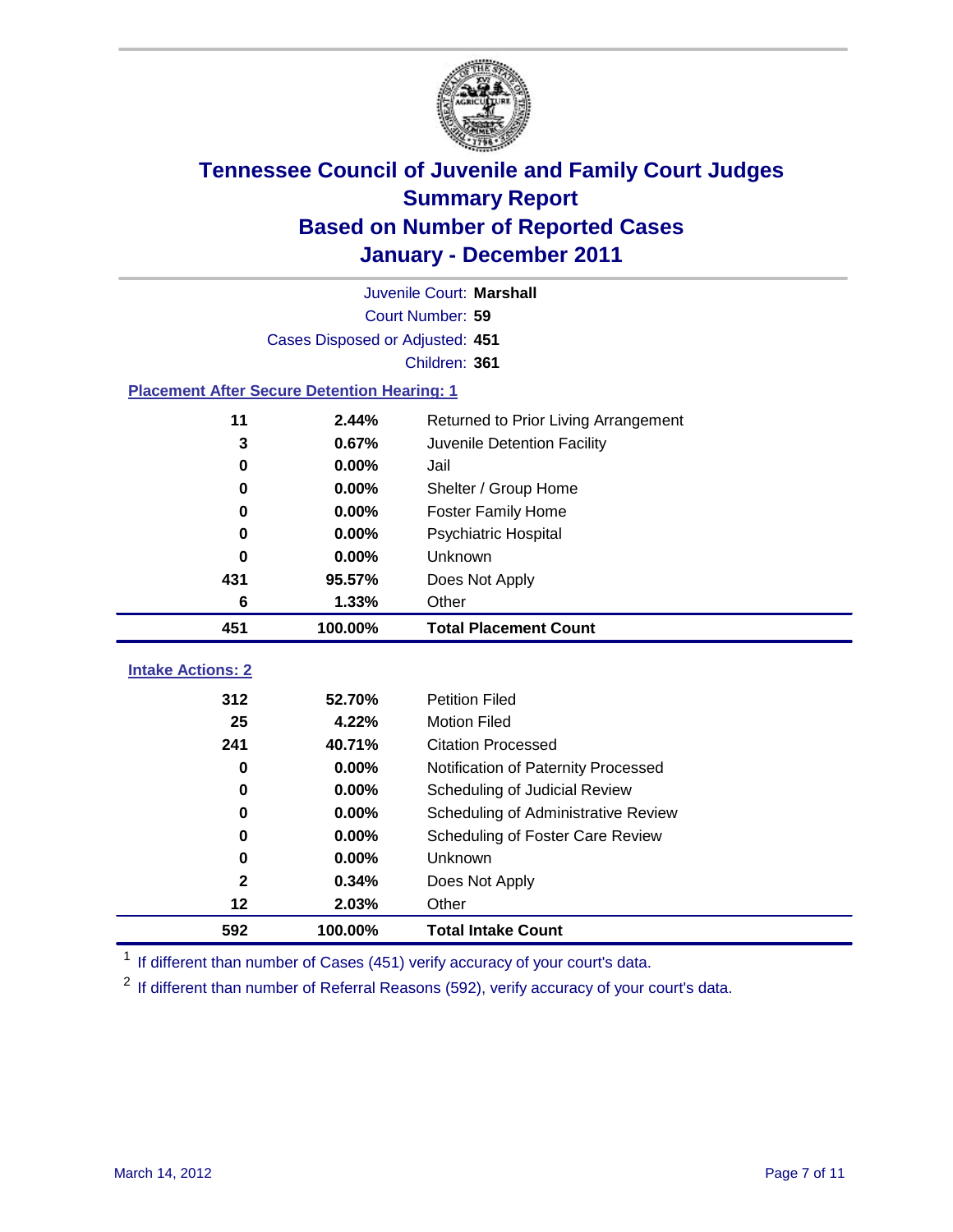

Court Number: **59** Juvenile Court: **Marshall** Cases Disposed or Adjusted: **451** Children: **361**

#### **Last Grade Completed by Child: 1**

| 33                                      | 9.14%   | Too Young for School         |  |
|-----------------------------------------|---------|------------------------------|--|
| 7                                       | 1.94%   | Preschool                    |  |
| 7                                       | 1.94%   | Kindergarten                 |  |
| $\mathbf 3$                             | 0.83%   | 1st Grade                    |  |
| 11                                      | 3.05%   | 2nd Grade                    |  |
| 3                                       | 0.83%   | 3rd Grade                    |  |
| 8                                       | 2.22%   | 4th Grade                    |  |
| 11                                      | 3.05%   | 5th Grade                    |  |
| 15                                      | 4.16%   | 6th Grade                    |  |
| 20                                      | 5.54%   | 7th Grade                    |  |
| 28                                      | 7.76%   | 8th Grade                    |  |
| 58                                      | 16.07%  | 9th Grade                    |  |
| 83                                      | 22.99%  | 10th Grade                   |  |
| 48                                      | 13.30%  | 11th Grade                   |  |
| $\bf{0}$                                | 0.00%   | 12th Grade                   |  |
| 0                                       | 0.00%   | Non-Graded Special Ed        |  |
| $\mathbf{2}$                            | 0.55%   | <b>GED</b>                   |  |
| 9                                       | 2.49%   | Graduated                    |  |
| 0                                       | 0.00%   | <b>Never Attended School</b> |  |
| 11                                      | 3.05%   | Unknown                      |  |
| 4                                       | 1.11%   | Other                        |  |
| 361                                     | 100.00% | <b>Total Child Count</b>     |  |
| <b>Enrolled in Special Education: 1</b> |         |                              |  |

| 361                                   | 100.00% | <b>Total Child Count</b> |  |  |  |
|---------------------------------------|---------|--------------------------|--|--|--|
| 12                                    | 3.32%   | Unknown                  |  |  |  |
| 326                                   | 90.30%  | No                       |  |  |  |
| 23                                    | 6.37%   | Yes                      |  |  |  |
| <u>Emonda in opecial Education. T</u> |         |                          |  |  |  |

One child could be counted in multiple categories, verify accuracy of your court's data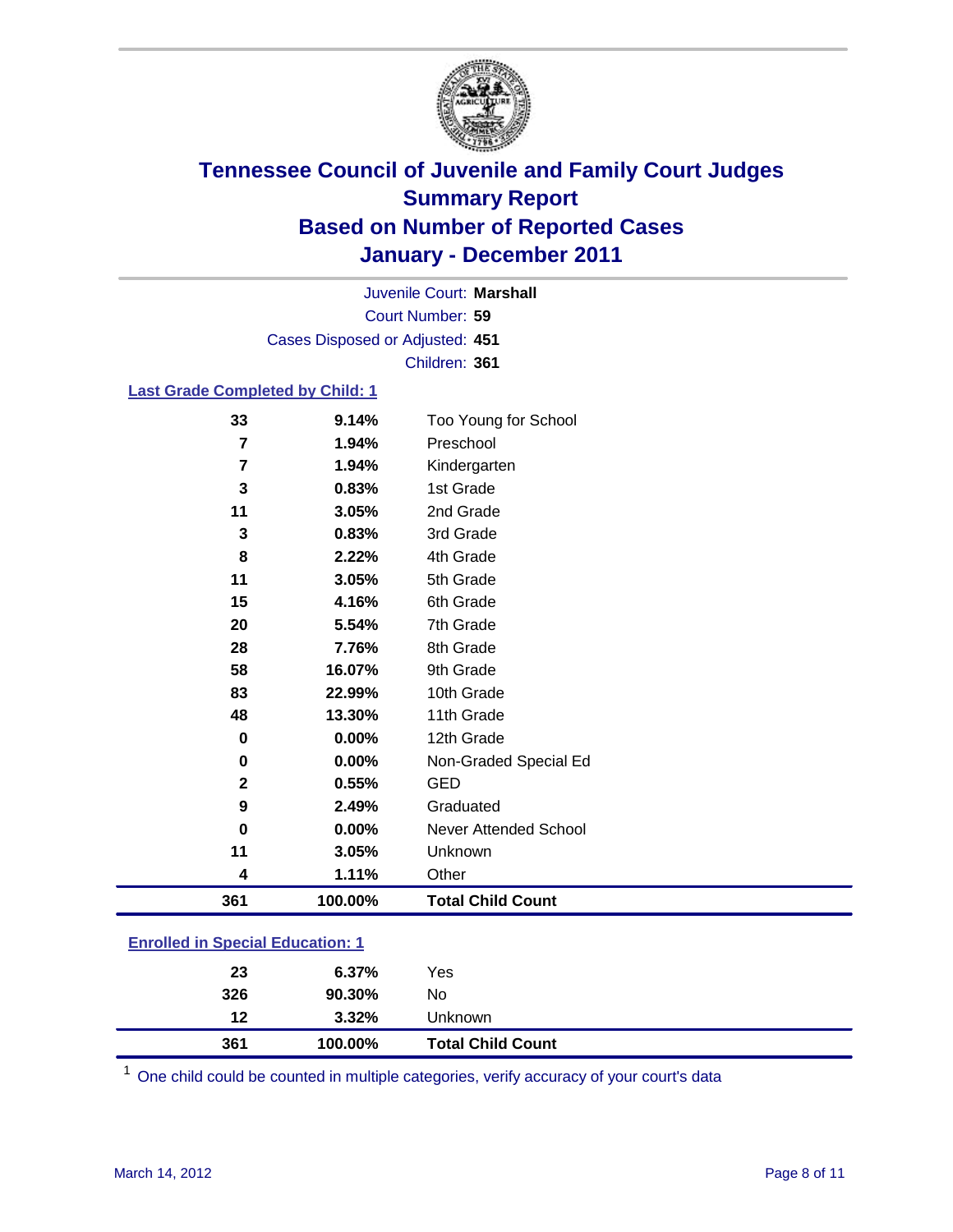

|                              |                                 | Juvenile Court: Marshall  |
|------------------------------|---------------------------------|---------------------------|
|                              |                                 | Court Number: 59          |
|                              | Cases Disposed or Adjusted: 451 |                           |
|                              |                                 | Children: 361             |
| <b>Action Executed By: 1</b> |                                 |                           |
| 527                          | 89.02%                          | Judge                     |
| 0                            | $0.00\%$                        | Magistrate                |
| 65                           | 10.98%                          | <b>YSO</b>                |
| 0                            | 0.00%                           | Other                     |
| 0                            | 0.00%                           | Unknown                   |
| 592                          | 100.00%                         | <b>Total Action Count</b> |

### **Formal / Informal Actions: 1**

| 27           | 4.56%    | Dismissed                                        |
|--------------|----------|--------------------------------------------------|
| 20           | 3.38%    | Retired / Nolle Prosequi                         |
| 138          | 23.31%   | <b>Complaint Substantiated Delinquent</b>        |
| 58           | 9.80%    | <b>Complaint Substantiated Status Offender</b>   |
| 35           | 5.91%    | <b>Complaint Substantiated Dependent/Neglect</b> |
| 1            | 0.17%    | <b>Complaint Substantiated Abused</b>            |
| 0            | $0.00\%$ | <b>Complaint Substantiated Mentally III</b>      |
| 71           | 11.99%   | Informal Adjustment                              |
| 13           | 2.20%    | <b>Pretrial Diversion</b>                        |
| 0            | $0.00\%$ | <b>Transfer to Adult Court Hearing</b>           |
| 0            | $0.00\%$ | Charges Cleared by Transfer to Adult Court       |
| 65           | 10.98%   | <b>Special Proceeding</b>                        |
| 0            | $0.00\%$ | <b>Review Concluded</b>                          |
| $\mathbf{2}$ | 0.34%    | Case Held Open                                   |
| 162          | 27.36%   | Other                                            |
| 0            | $0.00\%$ | Unknown                                          |
| 592          | 100.00%  | <b>Total Action Count</b>                        |

<sup>1</sup> If different than number of Referral Reasons (592), verify accuracy of your court's data.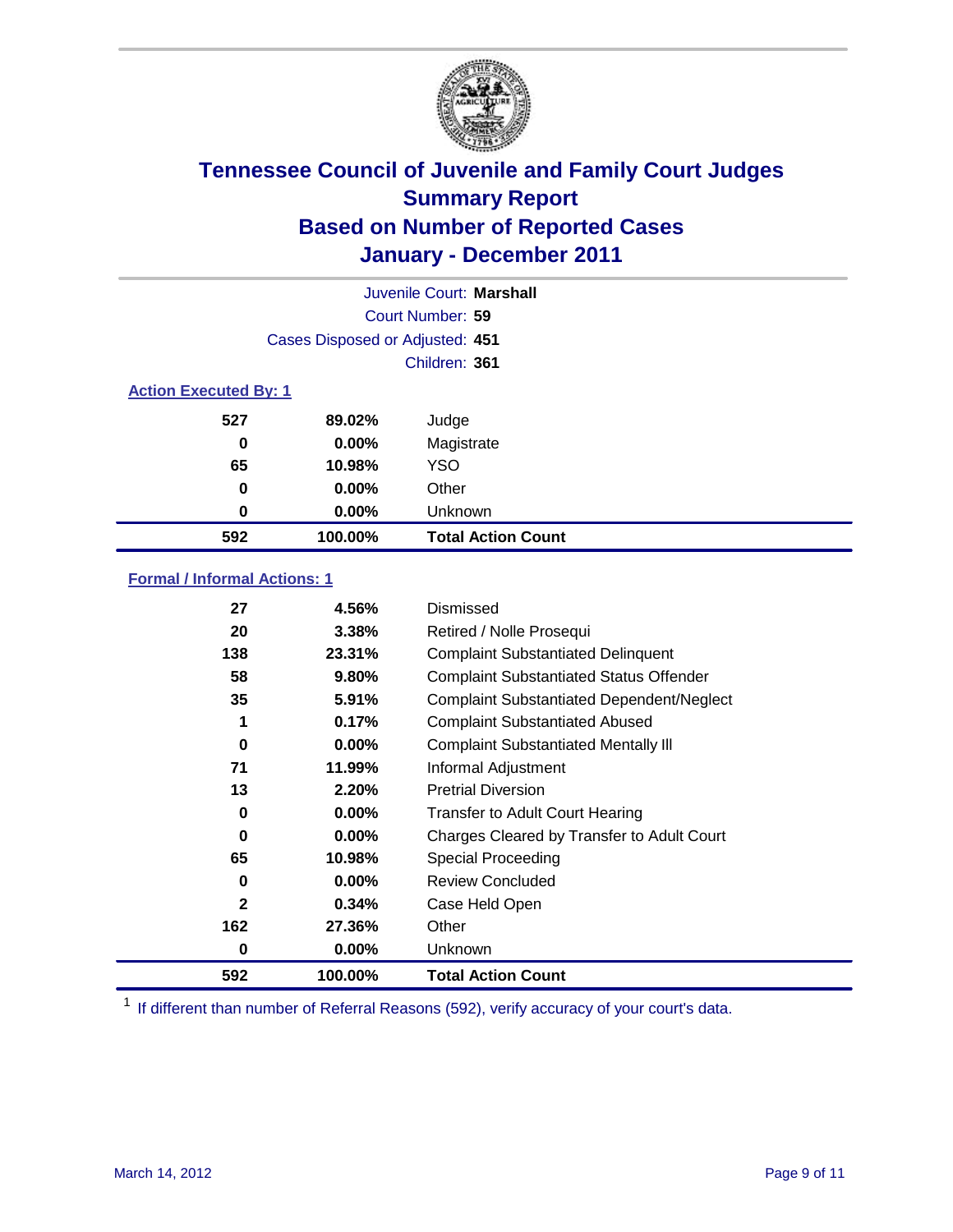

|                       |                                 | Juvenile Court: Marshall                              |
|-----------------------|---------------------------------|-------------------------------------------------------|
|                       |                                 | Court Number: 59                                      |
|                       | Cases Disposed or Adjusted: 451 |                                                       |
|                       |                                 | Children: 361                                         |
| <b>Case Outcomes:</b> |                                 | There can be multiple outcomes for one child or case. |
| 19                    | 1.46%                           | <b>Case Dismissed</b>                                 |
| 42                    | 3.23%                           | Case Retired or Nolle Prosequi                        |
| 270                   | 20.74%                          | Warned / Counseled                                    |
| 0                     | 0.00%                           | Held Open For Review                                  |
| 55                    | 4.22%                           | Supervision / Probation to Juvenile Court             |
| 0                     | 0.00%                           | <b>Probation to Parents</b>                           |
| 21                    | 1.61%                           | Referral to Another Entity for Supervision / Service  |
| 19                    | 1.46%                           | Referred for Mental Health Counseling                 |
| 7                     | 0.54%                           | Referred for Alcohol and Drug Counseling              |
| 0                     | 0.00%                           | Referred to Alternative School                        |
| 0                     | 0.00%                           | Referred to Private Child Agency                      |
| 9                     | 0.69%                           | Referred to Defensive Driving School                  |
| 27                    | 2.07%                           | Referred to Alcohol Safety School                     |
| 45                    | 3.46%                           | Referred to Juvenile Court Education-Based Program    |
| 1                     | 0.08%                           | Driver's License Held Informally                      |
| 0                     | 0.00%                           | <b>Voluntary Placement with DMHMR</b>                 |
| 0                     | 0.00%                           | Private Mental Health Placement                       |
| 0                     | 0.00%                           | <b>Private MR Placement</b>                           |
| 0                     | 0.00%                           | Placement with City/County Agency/Facility            |
| 1                     | 0.08%                           | Placement with Relative / Other Individual            |
| 115                   | 8.83%                           | Fine                                                  |
| 84                    | 6.45%                           | <b>Public Service</b>                                 |
| 23                    | 1.77%                           | Restitution                                           |
| 0                     | 0.00%                           | <b>Runaway Returned</b>                               |
| 24                    | 1.84%                           | No Contact Order                                      |
| 0                     | 0.00%                           | Injunction Other than No Contact Order                |
| 12                    | 0.92%                           | <b>House Arrest</b>                                   |
| 4                     | 0.31%                           | <b>Court Defined Curfew</b>                           |
| 0                     | $0.00\%$                        | Dismissed from Informal Adjustment                    |
| 0                     | $0.00\%$                        | <b>Dismissed from Pretrial Diversion</b>              |
| 0                     | 0.00%                           | <b>Released from Probation</b>                        |
| 0                     | $0.00\%$                        | <b>Transferred to Adult Court</b>                     |
| 0                     | $0.00\%$                        | <b>DMHMR Involuntary Commitment</b>                   |